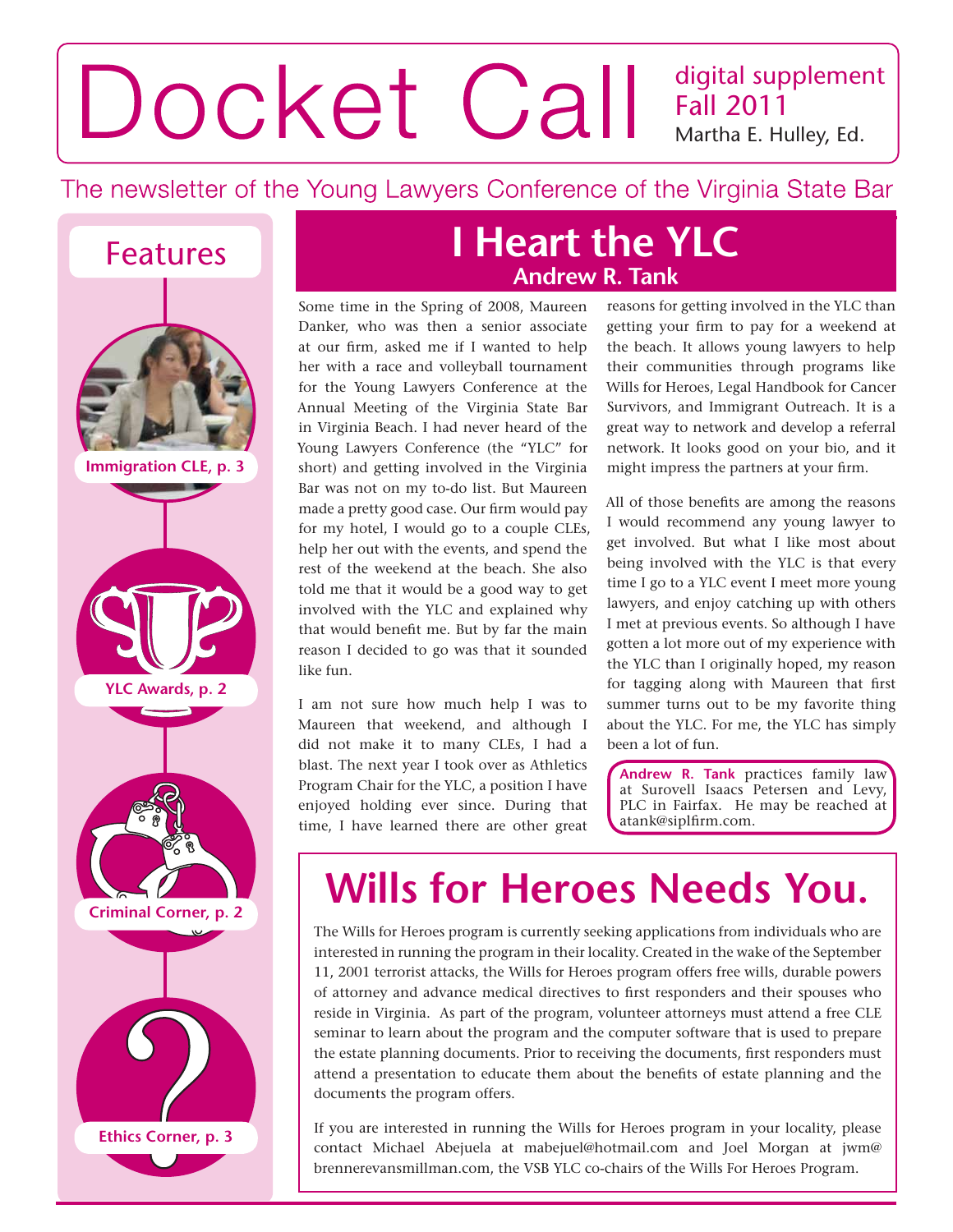

## Criminal Corner Amy L. Bradley

### **Immigration Consequences of Criminal Convictions**

Criminal defense attorneys must always consider the potential immigration consequences of criminal convictions which may impact their non-citizen clients' status in the United States. Since *Padilla v. Kentucky*, 130 S. Ct. 1473 (2010), an attorney's failure to affirmatively and accurately advise a non-citizen client about the deportation consequences of a conviction may constitute a claim for ineffective assistance of counsel. While this article is not meant to offer in-depth advice on immigration issues, it will provide some broad advice for criminal lawyers representing clients with immigration issues.

Two potential immigration consequences may result from criminal convictions. First, is removability, which is essentially another way to refer to one's deportability. Second, is inadmissibility, which refers to a person's ability to enter the United States. It is possible for a person to not be removable, and simultaneously be inadmissible. In other words, the United States may not be able to deport the person, but if such person leaves voluntarily, he will not be able to re-enter.

In general, a conviction of a crime of moral turpitude makes a non-citizen inadmissible. Moral turpitude crimes under immigration law encompass what

we know as the evidentiary crimes of moral turpitude, and more. Generally, if the crime is a specific intent crime, it is probably a crime of moral turpitude with regard to immigration consequences.

There are exceptions to the general rule concerning convictions of moral turpitude. One is referred to as the petty offense exception. Under the exception, a plea of guilt to a crime that carries the potential of up to one year in jail and less than 180 days is imposed (active or suspended), the conviction does not make such person inadmissible or deportable if it is the non-citizen's only conviction. For purposes of immigration status, the consequences for suspended time are the same as for active jail sentences.

Under immigration law, an *Alford* plea is the same as a guilty plea. If a person enters a statutory program, such as a 251 disposition, and the judge makes a finding of facts sufficient, the disposition is the equivalent of a conviction for immigration purposes.

There are five classes of crimes which can make a non-citizen deportable or inadmissible. The first class is aggravated felonies. There are at least twenty six crimes which fall under this category.

Included are: theft crimes, crimes of violence, drug distribution, voluntary manslaughter, espionage, terrorism, forgery, bribery, fraud if more than \$10,000, and sex abuse of a minor. The second class is crimes involving moral turpitude, which generally, are crimes involving specific intent. Third, is crimes related to a controlled substance. The fourth class is made up of domestic crimes. The final class of crimes which can lead to deportation is gun crimes.

A marijuana possession conviction of more than thirty grams makes a noncitizen inadmissible and deportable under the Immigration and Nationality Act. If representing someone charged with possession of less than thirty grams, be sure to request a lab sheet to verify the weight or have the judge note on the warrant or final order reflecting the weight was less than thirty grams.

This article is meant only to serve as a broad outline of potential concerns which defense attorneys should consider. Further research and consultation with immigration practitioners is recommended. Most importantly, defense counsel must remember that advising clients on immigration issues is an ethical duty.

\* Special thanks to Alfred L. "Rob" Robertson, Jr., Esq. for his input.

**Amy L. Bradley** practices criminal law at the firm of Greenspun, Shapiro, Davis & Leary, P.C., in Fairfax. She may be reached at She may be reached at ab@greenspunlaw.com.

### **The YLC's Award-Winning Programs The YLC Wins American Bar Association's 2010–11 Awards of Achievement**

Congratulations to the VSB YLC on its success in the American Bar Association Young Lawyer Division's 2010-2011 Awards of Achievement competition! The YLC placed in all five of the award categories for Division 1A. The YLC won 1st Place in two categories: Service to the Public (Minority Project) for the Minority Pre-Law Conferences, and in the Newsletter category for the Docket Call. The YLC won 2d Place in the other three categories: Service to the Public for the Students

Day at the Capitol program, Service to the Bar for the Judiciary Squares CLE on Evidence Law (tied), and Comprehensive (total programs). Congratulations to the YLC program chairs, circuit representatives, and members who contributed to these national award-winning efforts! See the details at http://www. americanbar.org/groups/young\_lawyers/awards\_scholarships/ awards\_of\_achievement\_program.html.